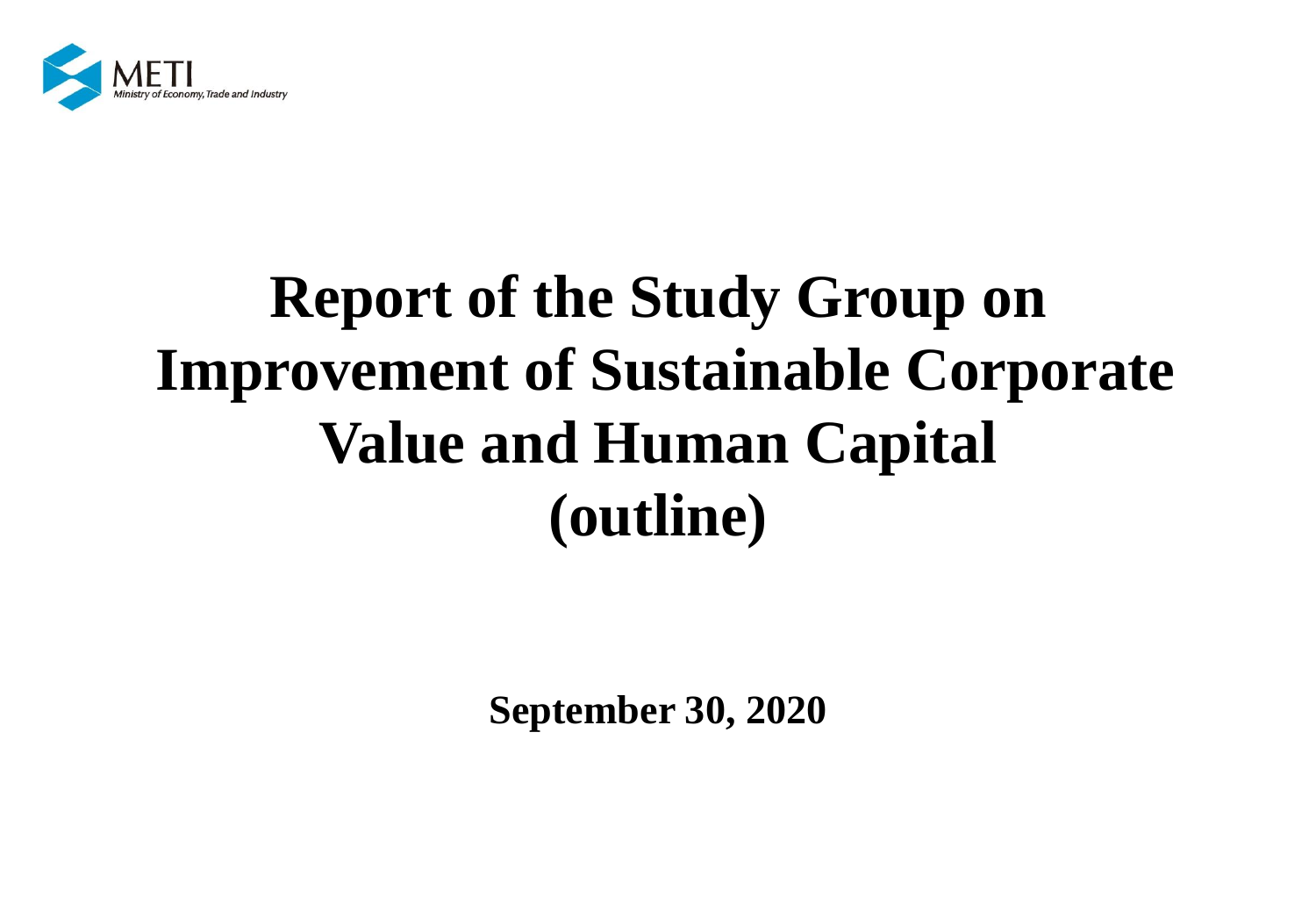## **Objectives of this report (1/3)**

- Under circumstances where the source of corporate competitiveness are talents, this report discusses improvement of sustainable corporate value and human capital on the basis of the recognition that talents are valuable assets.
- To achieve an improvement of sustainable corporate value, a business model, a corporate strategy and a people strategy must be coordinated. Meanwhile, as the speed of changes surrounding companies and individuals is increasing, there is a widening gap between business models and corporate strategies to be pursued, and talents and people strategies. Major business management issues are how and in what timeframe such gap should be filled. Such issues are emerging more clearly as a result of the spread of COVID-19 infections and measures taken to respond to the infections.
- People strategies of companies need to fill such gap, enable new business models and corporate strategies to be implemented, and lead to an improvement of sustainable corporate value. For this purpose, the executive team of a company, in particular the CHRO (Chief Human Resource Officer), 34Executive Officer], CSO [Chief Strategy Officer], CHRO, CFO [Chief Financial Officer] and CDO [Chief Digital Officer]) of the executive team need to work together to implement the strategy. In addition, the CHRO has an important role to play in actively providing information on the people strategy to employees and investors and holding dialogues with them. Furthermore, the role of the board of directors to supervise and monitor the efforts made by the executive team and the role of investors to hold dialogues with the executive team about a corporate strategy and a people strategy are also important.

1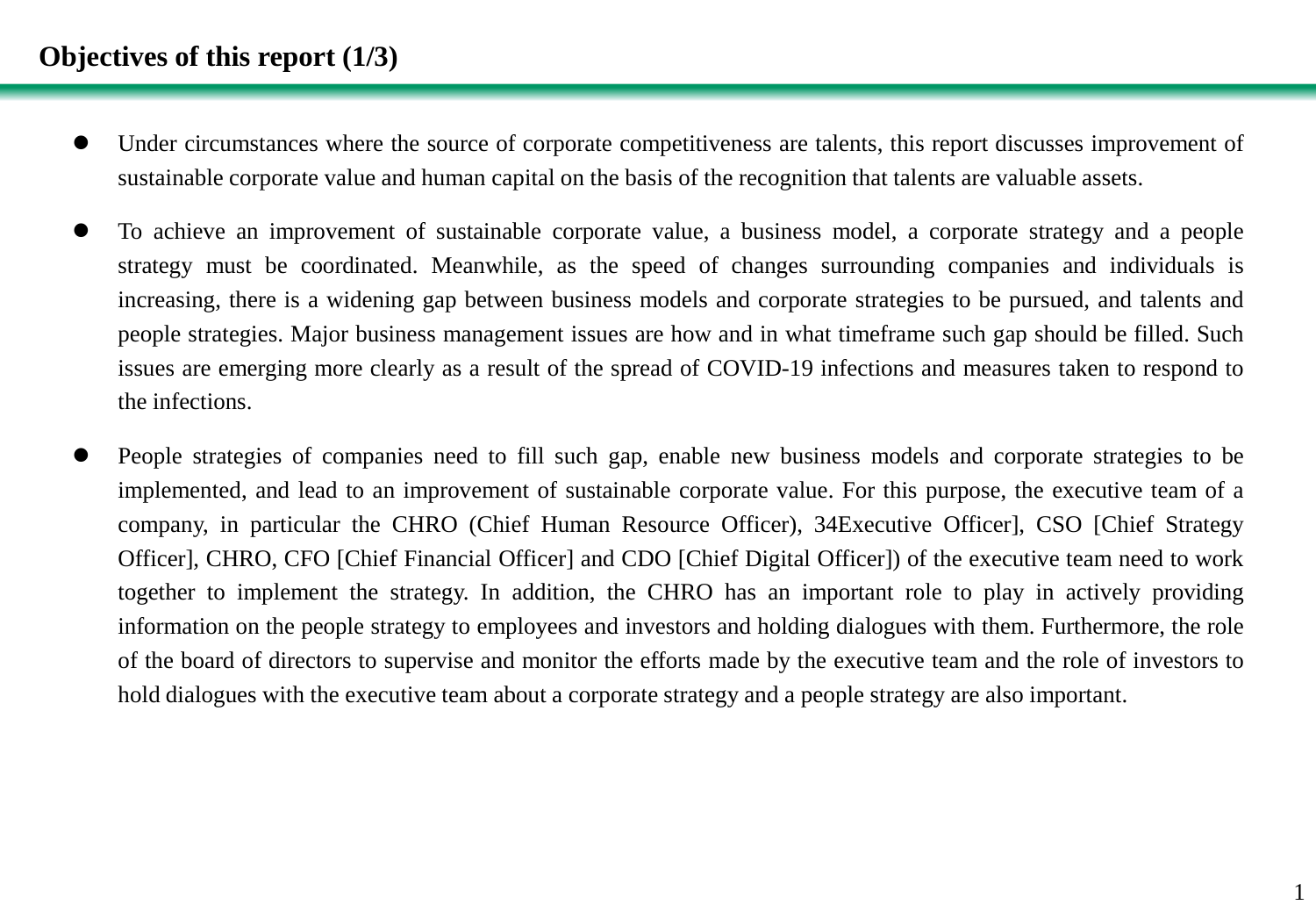## **Objectives of this report (2/3)**

- People strategies differ depending on industries and companies, but from a higher point of view, there are the following three perspectives for such strategies: (i) Whether the people strategy of a company is coordinated with its corporate strategy, (ii) whether a gap between a business model and the corporate strategy to be pursued, and talents and the people strategy is ascertained, and (iii) whether the people strategy encourages organizations and individuals to change their behavior in a desired direction and is established as a part of corporate culture.
- In addition, five common factors are extracted as specific contents of a people strategy. First, (i) the factor (of whether a workforce portfolio that allows a diverse range of individuals to play an active role has been constructed to realize a business model and a corporate strategy to be pursued is extracted. We named it dynamic workforce portfolio. On the other hand, even if a workforce portfolio has been constructed, if each diverse individual and teams/organizations are not vitalized, such portfolio will not lead to improvement of productivity and creation of innovation. From this viewpoint, the following factors are extracted: (ii) diversity and inclusion of knowledge and experiences: the factor of whether a workplace environment is created so that diversity of each individual leads to dialogues, innovation and the output and outcome of businesses, (iii) re-skilling and continuous learning: the factor of filling a gap between skills for realizing the future vision and the current skills, and (iv) employee engagement: the factor of whether a diverse range of individuals work in a proactive and highly motivated manner. In addition, (v) the factor of working without constraints in terms of time and place (this factor has emerged more clearly amid the response to the COVID-19 infection) is extracted. Executive teams need to formulate and implement people strategies that lead to improvement of corporate value, taking into account those three perspectives and five common factors.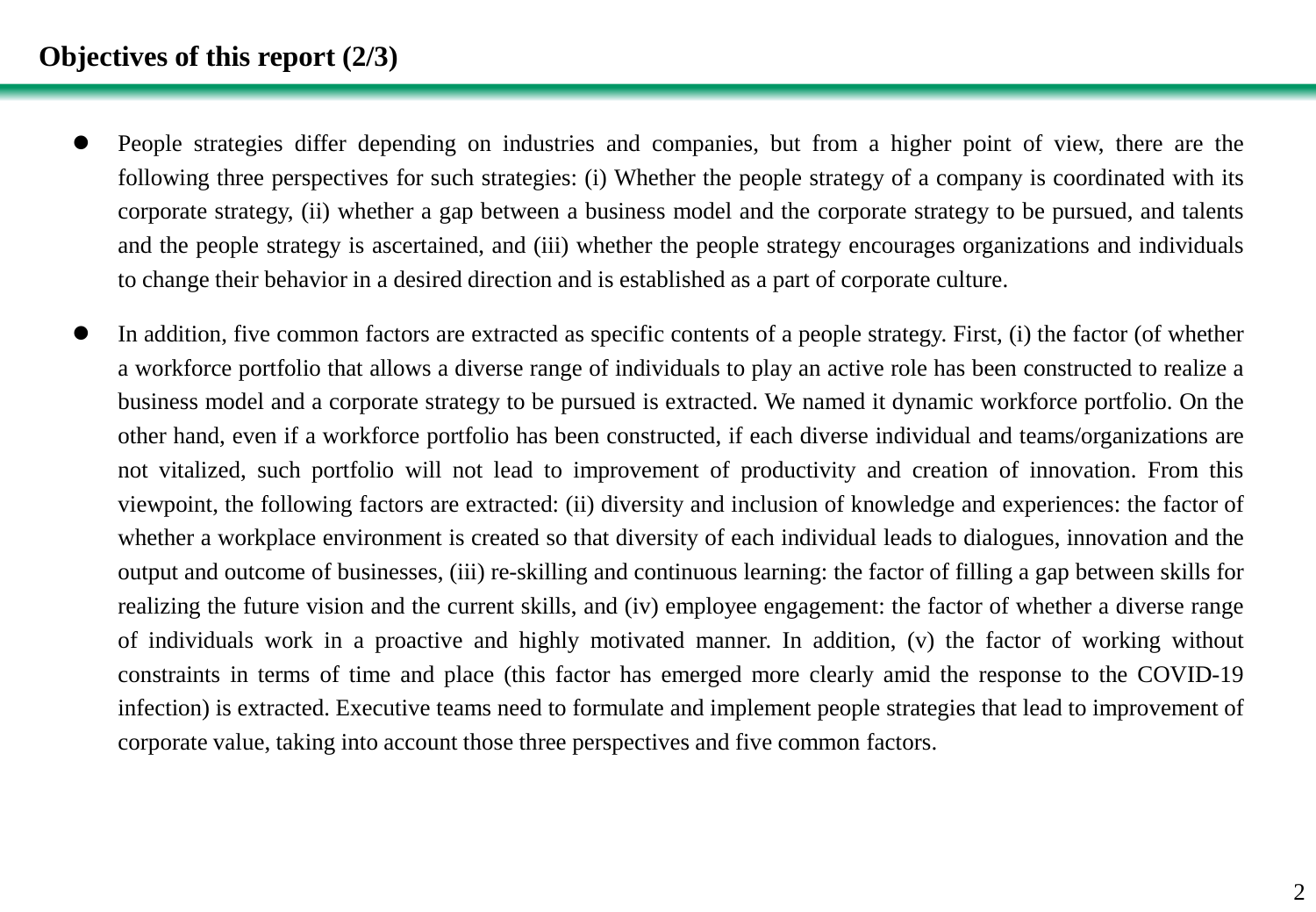## **Objectives of this report (3/3)**

- This report consists of three chapters. , Chapter 1 describes a direction of reformation which can be used as a guide for future actions, taking into account significant changes in environments surrounding companies and individuals, such as a change in industrial structures due to the fourth industrial revolution and a change in attitudes of individuals to career development, and also taking into account the recent situation including the response to the COVID-19 infection.
- Chapter 2 summarizes roles and actions that are expected to be carried out by each of the following parties: executive teams who lead the reformation described in Chapter 1; boards of directors that supervise and monitor executive teams; and investors who hold dialogues with executive teams.
- In Chapter 3, the above three perspectives and five common factors are summarized and presented as the 3P/5F Model in association with people strategies that executive teams take the initiative to formulate and implement and people strategies that are coordinated with corporate strategies.
- We hope that this report will be used as a guide by executive teams that formulate and implement personnel strategies and boards of directors that supervise and monitor executive teams. It is also our hope that this report will be referenced by institutional investors at the time of their engagement activities.
- Listed companies, in particular those that compete in the global market, are assumed as readers of this report. However, as with those companies, non-listed companies also aim to improve sustainable corporate value by formulating and implementing a people strategy that is coordinated with a business model or corporate strategy, taking into account the business environment surrounding them, and therefore we consider that non-listed companies will also find basic approaches described in this report informative.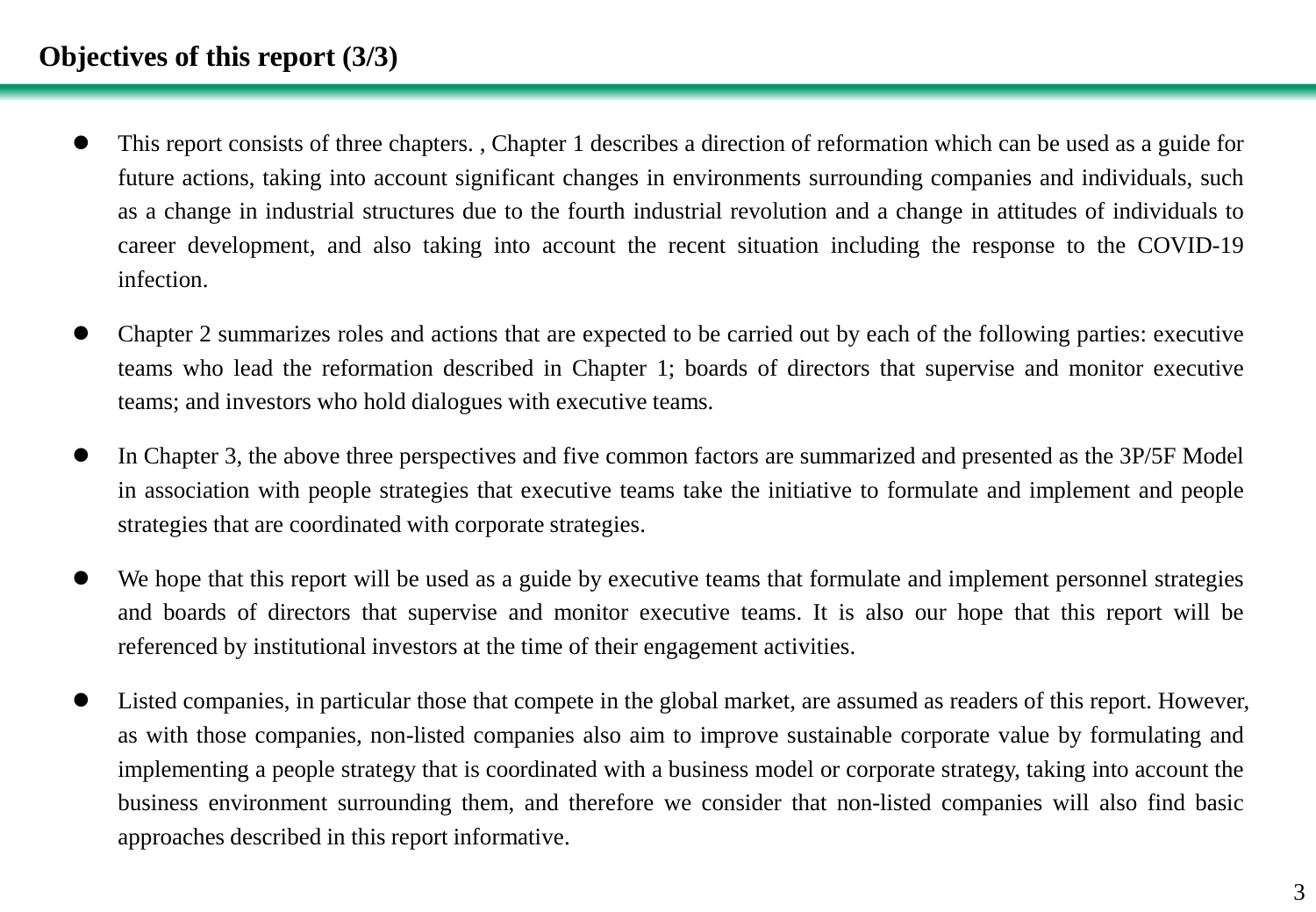## **Executive Summary**

- Amid the response to the COVID-19 infection, the question of what people strategies including work styles should be like has attracted renewed attention. However, such response shares a substantially identical direction with responsive measures for environments surrounding companies and individuals, such as a rapid change in industrial structures due to the fourth industrial revolution, etc., a declining birthrate and aging population, arrival of the era of longevity where a 100 years of age is a common thing, and a change in attitudes of individuals to career development.
- Amid these changes, companies face a variety of management issues, but these issues and issues related to talents are inextricably linked together. Both issues require a speedy response. Therefore, it is necessary for each company to return to its corporate philosophy and raison d'etre (purpose) and reform its people strategy with the aim of improving sustainable corporate value.
- There is a trend for Japanese and overseas institutional investors to think a lot about ESG factors in relation to improvement of sustainable corporate value. Among those factors, the importance of the S (Social) factor has been reaffirmed.
- In an era of rapid change, companies and individuals are required to have the reformation ability to flexibly respond to changes and enhance their resilience to unexpected shocks, regardless of their past successes.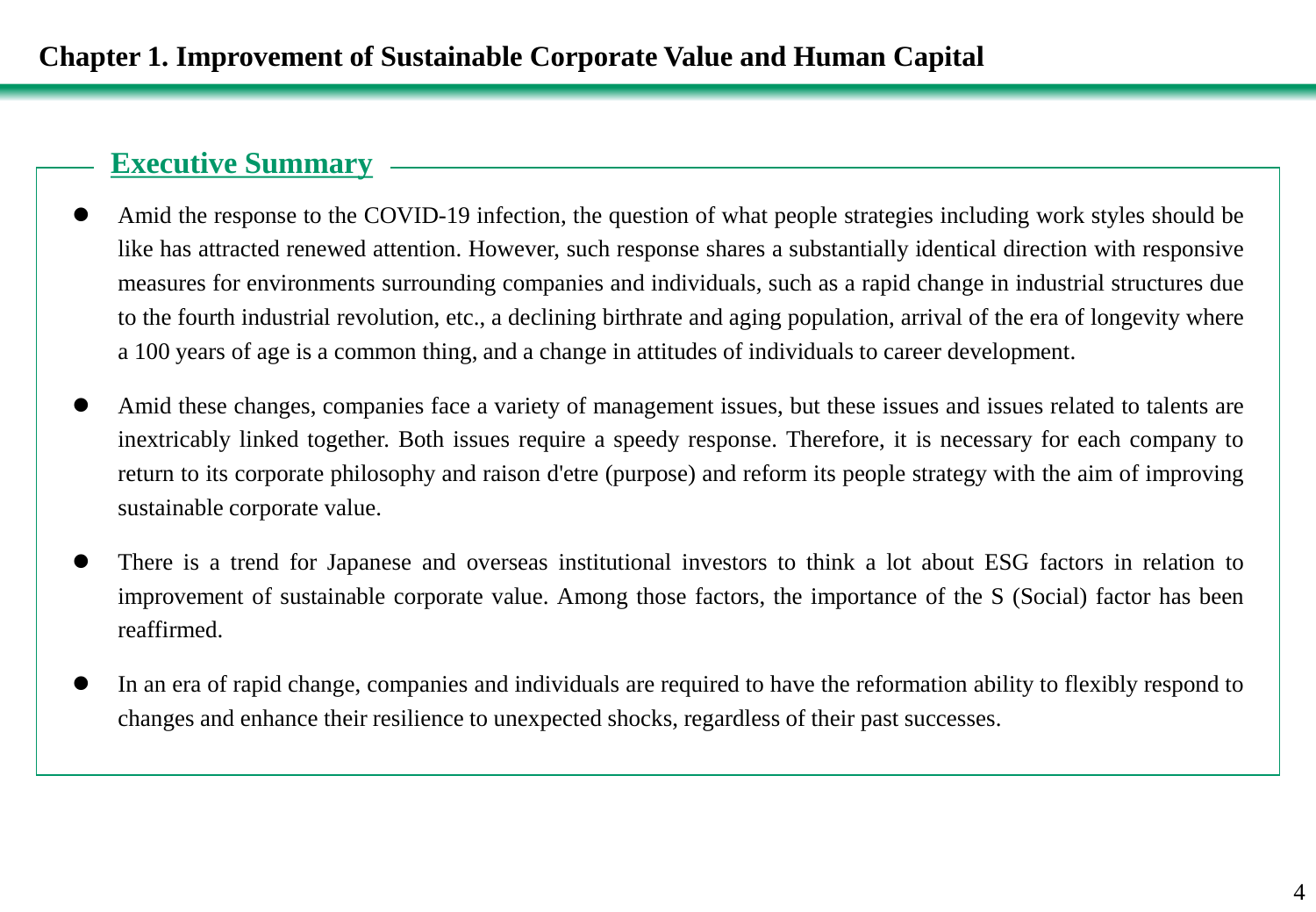## **Figure 1: Direction of reformation**

| Not this                                                                                                                                                                                 |                                                                    | <b>But this</b>                                                                                                                                                                                                        |
|------------------------------------------------------------------------------------------------------------------------------------------------------------------------------------------|--------------------------------------------------------------------|------------------------------------------------------------------------------------------------------------------------------------------------------------------------------------------------------------------------|
| "Human resources/control"<br>Control of human resources. Operation-oriented.<br>Not "investment" but "cost".                                                                             | <b>Purpose of talent</b><br>management                             | "Human capital/value creation"<br>Utilization and growth of human capital. Creation-<br>oriented.<br>"Investment" in personnel and visualization of its effects.                                                       |
| "Personnel affairs"<br>Purpose is to operate and improve personnel<br>systems.<br>Not coordinated with the management strategy.                                                          | <b>Action</b>                                                      | "People strategy"<br>Purpose is to improve sustainable corporate value.<br>Formulated with the corporate strategy reflected.                                                                                           |
| "Personnel affairs department"<br>Matters related to personnel are left in the hands of<br>the personnel affairs dept.<br>Attention not paid to linkage with the management<br>strategy. | <b>Initiative</b>                                                  | "Executive team (5Cs)/Board of<br>directors"<br>The executive team (5Cs: CEO, CSO, CHRO, CFO, CDO)<br>takes initiative to ensure a linkage with the corporate strategy.<br>The board of directors performs monitoring. |
| "Inward-looking"<br>Highly homogeneous employment community;<br>lock-in-type HR practices.                                                                                               | <b>Vector/direction</b>                                            | "Active dialogues"<br>A people strategy features a scenario for value<br>creation.<br>Actively provide information to investors and<br>employees and hold dialogues with them.                                         |
| "Mutual dependency"<br>Companies lock in personnel and individuals are<br>dependent.<br>Leads to rigid culture; unlikely to create innovation.                                           | <b>Relationship</b><br>between<br>individuals and<br>organizations | "Autonomous and proactive<br>individuals"<br>Mutual selection and growing together.<br>Incorporate diverse experiences to create innovation.                                                                           |
| "Lock-in type"<br>Lock-in-type community based on lifetime<br>employment and seniority system.                                                                                           | <b>Community of</b><br>employment<br>practices                     | "Diverse and open type"<br>Diverse and open community based on<br>expertise.                                                                                                                                           |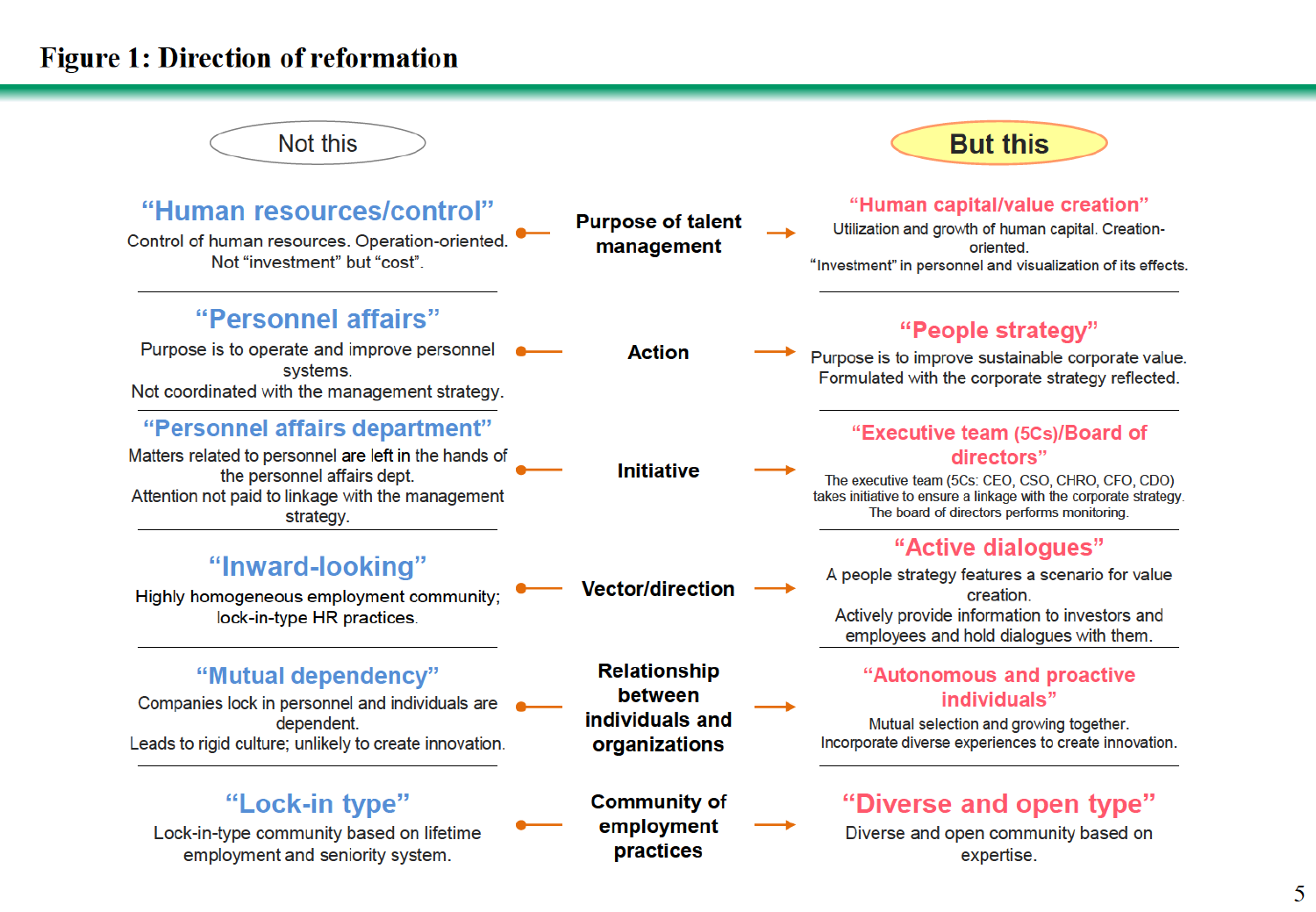## **Executive Summary**

- In reforming the people strategy, it is important to ensure that the executive team takes the initiative, the board of directors performs governance functions, and dialogues between the company and investors are strengthened.
- After clarifying the corporate philosophy, raison d'etre (purpose) and corporate strategy, the executive team should formulate and implement the people strategy that is coordinated with the corporate strategy. At the time of the implementation, the role of CHRO is important and coordination between top executives, or 5Cs (CEO, CSO, CHRO, CFO and CDO) is also important. Additionally, it is necessary to actively send out information on the people strategy to employees and investors and hold dialogues with them.
- Taking into account factors such as the fact that talents and the people strategy that are coordinated with the corporate strategy are important from the perspective of feasibility of the corporate strategy, the board of directors needs to discuss issues related to talents, supervise and monitor whether the direction of the company's people strategy is coordinated with the direction of the corporate strategy, and lead the company in the right direction.
- Regarding a people strategy that leads to improvement of medium- to long-term corporate value, investors need to hold dialogues with companies, taking into account information disclosed and visualized by companies, and select a company to invest in.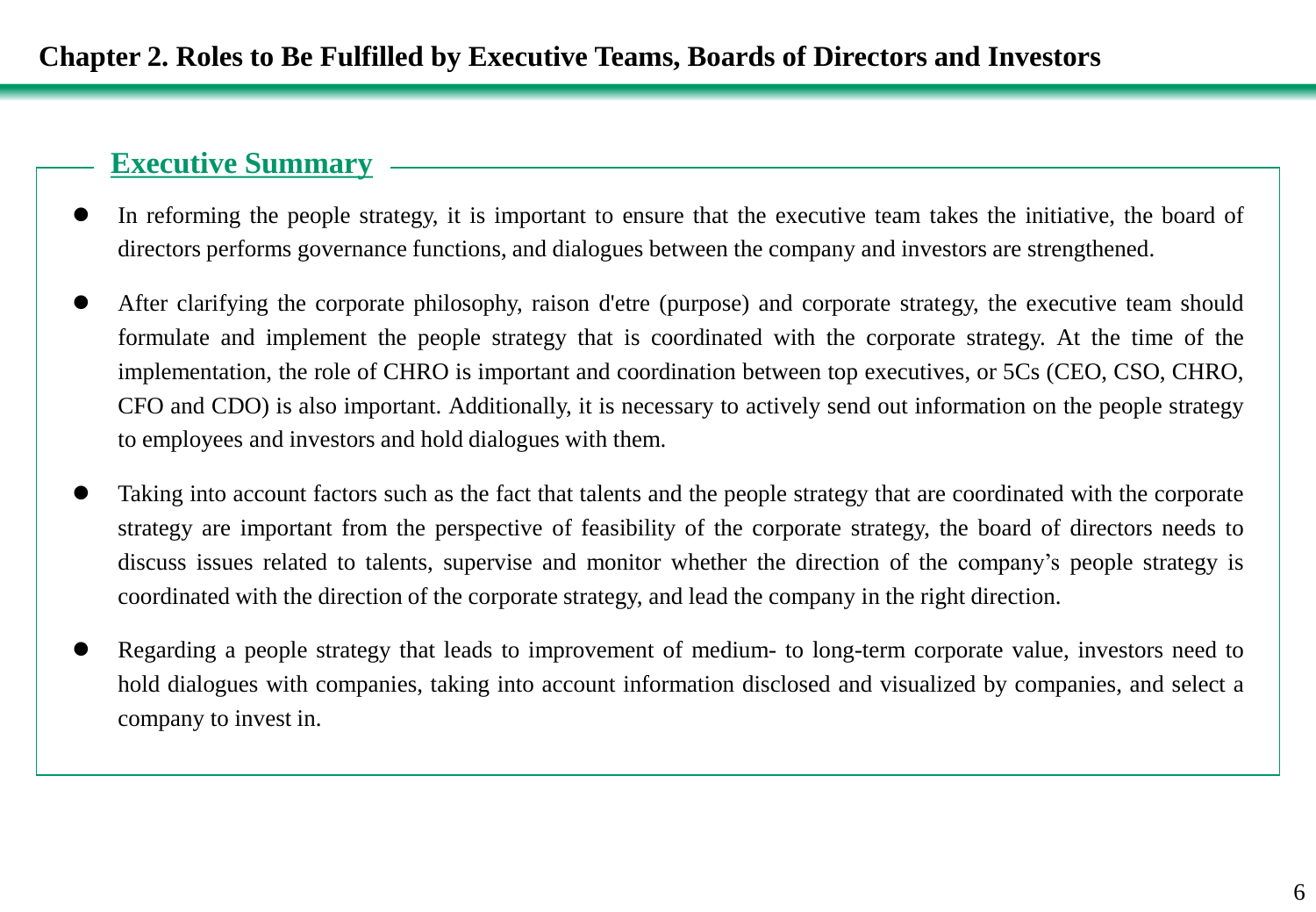### Figure 2: Roles and actions of executive teams, boards of directors and investors

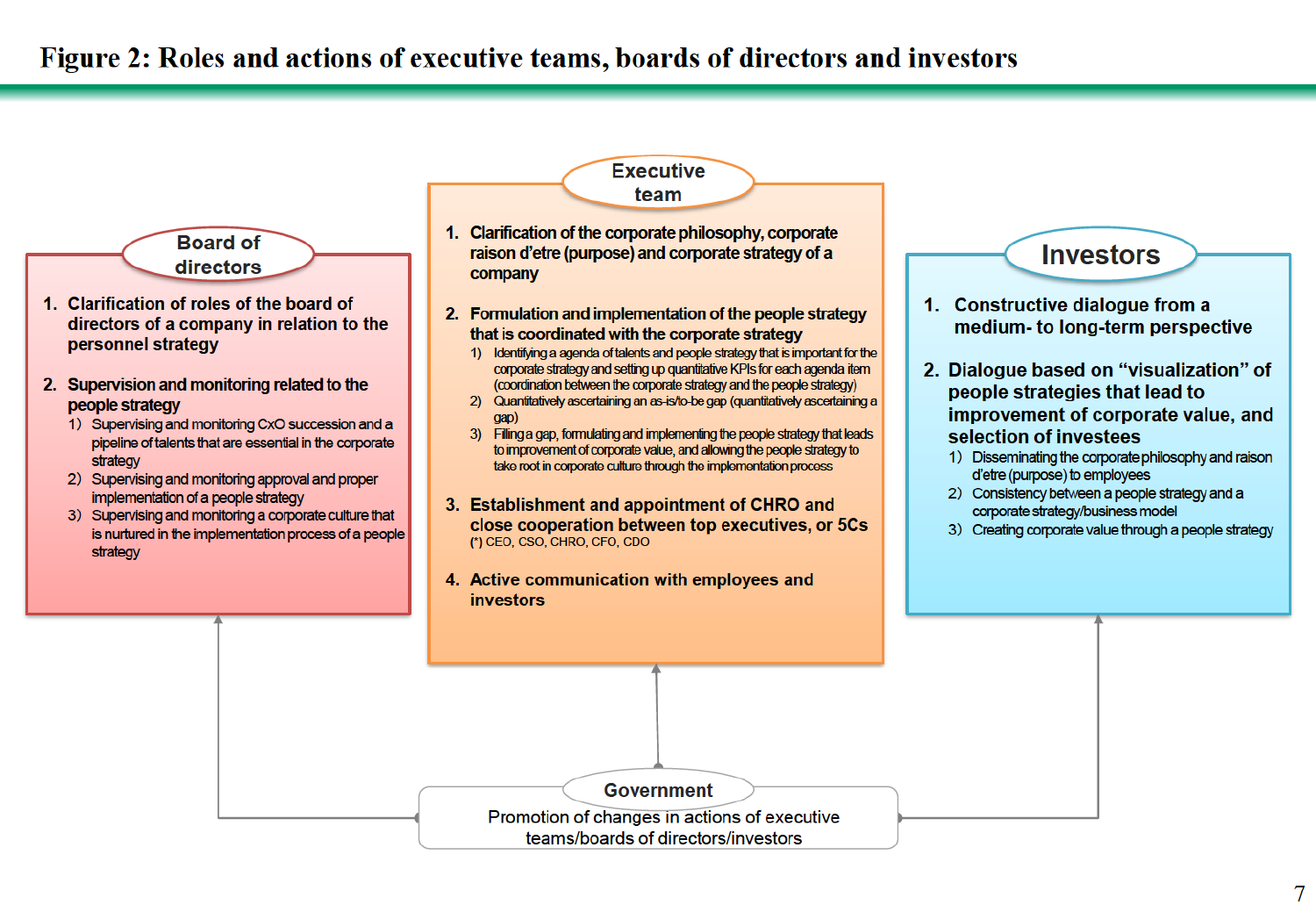## **Executive Summary**

- People strategies vary depending on individual companies and according to their corporate strategy and business model. However, it is possible to overview people strategies of all companies from the following three perspectives: (1) coordination between the corporate strategy and the people strategy; (2) quantitatively ascertaining an as-is/to-be gap; and (3) allowing a people strategy to take root in corporate culture through the implementation process of the people strategy.
- In addition, there are also the following five common factors for people strategies: (1) dynamic workforce portfolio, (2) diversity and inclusion of knowledge and experiences; (3) re-skilling and continuous learning; (4) employee engagement; and (5) work styles that are not constrained in terms of time and place. These three perspectives and five common factors can be summarized as the 3P/5F Model.
- It is effective for companies to consider their specific strategies, actions and KPIs by keeping in mind those common factors and a linkage between their corporate strategy and their own agenda of talents and a people strategy that is important in the corporate strategy.